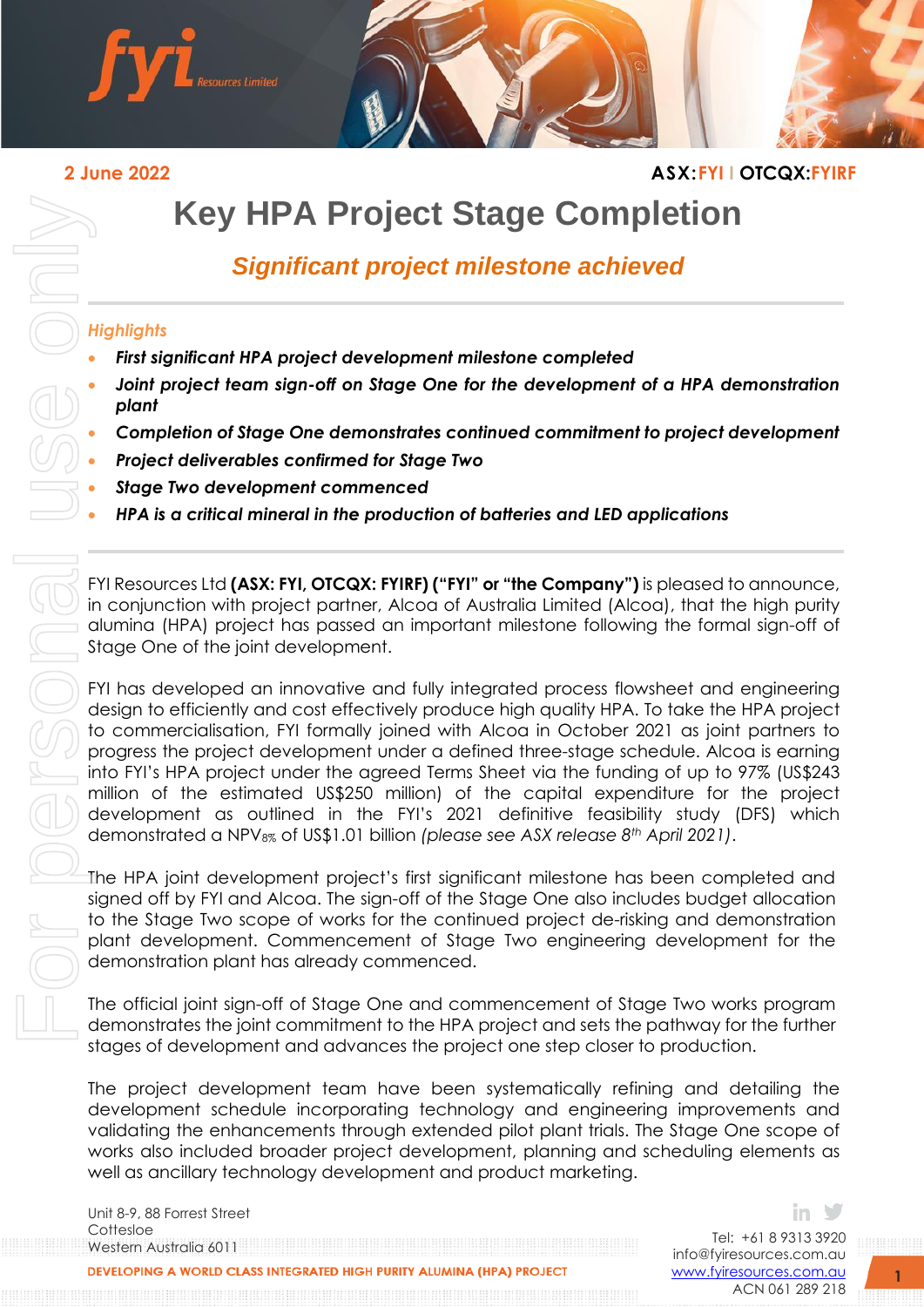

The key Stage One project parameters were not limited to, but included:

#### **HPA facility location**

The joint development team have established Western Australia as the most suitable location for the demonstration facility. Basing the facility in WA is beneficial given the proximity to the development team, existing infrastructure, permitting and other ancillary advantages such as support from the Western Australian and Federal Governments, and industry group FBI-CRC,

#### **HPA facility volume output**

*Demonstration:* As part of the Stage One works, the joint development team optimised the capacity to between 100-240 tonnes per annum to meet requirements for project de-risking studies. Further optimisation will be conducted in the next stage.

**Commercial:** The development team has optimised the design production capacity up to 9,000 tonnes per annum for the commercial plant. Further optimisation will be conducted in future stages as process and de-risking efficiencies are incorporated into the design and to reflect any changes in the forecast HPA market growth.

#### **HPA Terms Sheet facility budget**

**Demonstration plant:** Up to \$US50 million

*Commercial facility*: Budgeted to US\$200 million (with further optimisation in future stages)

#### **Statutory approvals**

In the next stage, permitting and statutory approvals will be progressed in accordance with the Western Australian state guidelines and under the umbrella benefits of the pre-approved zoning of the Kwinana Industrial Area heavy industry development scheme.

#### **Waste, water and energy recycling**

The joint development team's objectives include improving the HPA project's ESG rating and low carbon production target. The development team is focusing on improvements in the minimisation and / or recycling of process waste, water and energy use and incorporating them into the operational design and business case.

#### **Ancillary development**

Required technical development for project de-risking, product marketing and customer outreach programs have been further developed with continued refinement planned in Stage Two.

#### **Product Marketing**

The HPA product marketing and customer outreach program continued over the Stage One development. The program was assisted by generation of larger volumes of HPA which was made available to potential customers. Both sapphire glass (LED) and battery (EV) markets are targeted while product marketing through the Stage Two will include product finishing studies.

FYI's pro-rata project development expenditure during Stage One has been approximately \$2.3M which was deducted from previous HPA project development expenses which were credited to FYI.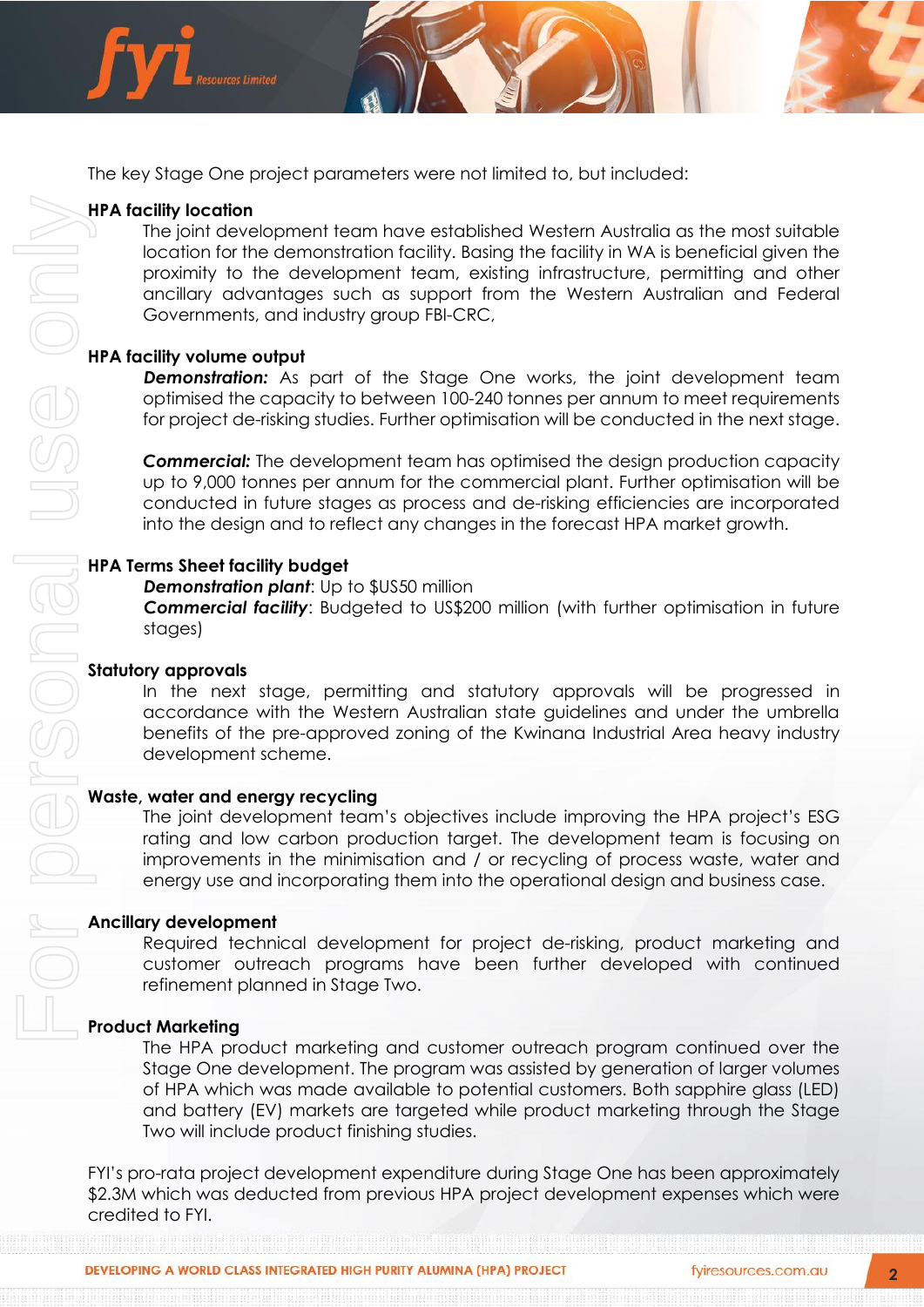

Stage Two is the platform for the next deliverables which includes the continuation of the facility design, engineering, fabrication and facility installation workstream activities for the demonstration plant. The workstreams include but are not limited to the following:

| HPA Project Development Workstreams for Stage Two Demonstration Plant |                                  |
|-----------------------------------------------------------------------|----------------------------------|
| Leaching                                                              | Product finishing and refinement |
| Precipitation                                                         | Waste recycling and treatment    |
| Calcination                                                           | Permitting                       |
| HCI regeneration development and refining                             | <b>Works Approvals</b>           |
| Energy integration, recycling and optimisation                        | Product marketing                |

FYI will also be progressing its downstream opportunities in parallel to the Stage Two HPA asset development program.

**FYI Managing Director, Mr. Roland Hill, commented** "The completion of the first stage of the HPA demonstration facility development under the joint development with Alcoa is significant in the context of the project. This milestone achievement not only signifies the completion of the first workstreams but demonstrates the joint commitment to progressing the project by advancing the Stage Two workstreams. Pleasingly, we are one step closer to our joint production objective by strictly following the defined development schedule of project de-risking, optimisation and value improvement".

This announcement is authorised for release by Roland Hill, Managing Director

#### **For more information please contact:**

Roland Hill Managing Director Tel: +61 414 666 178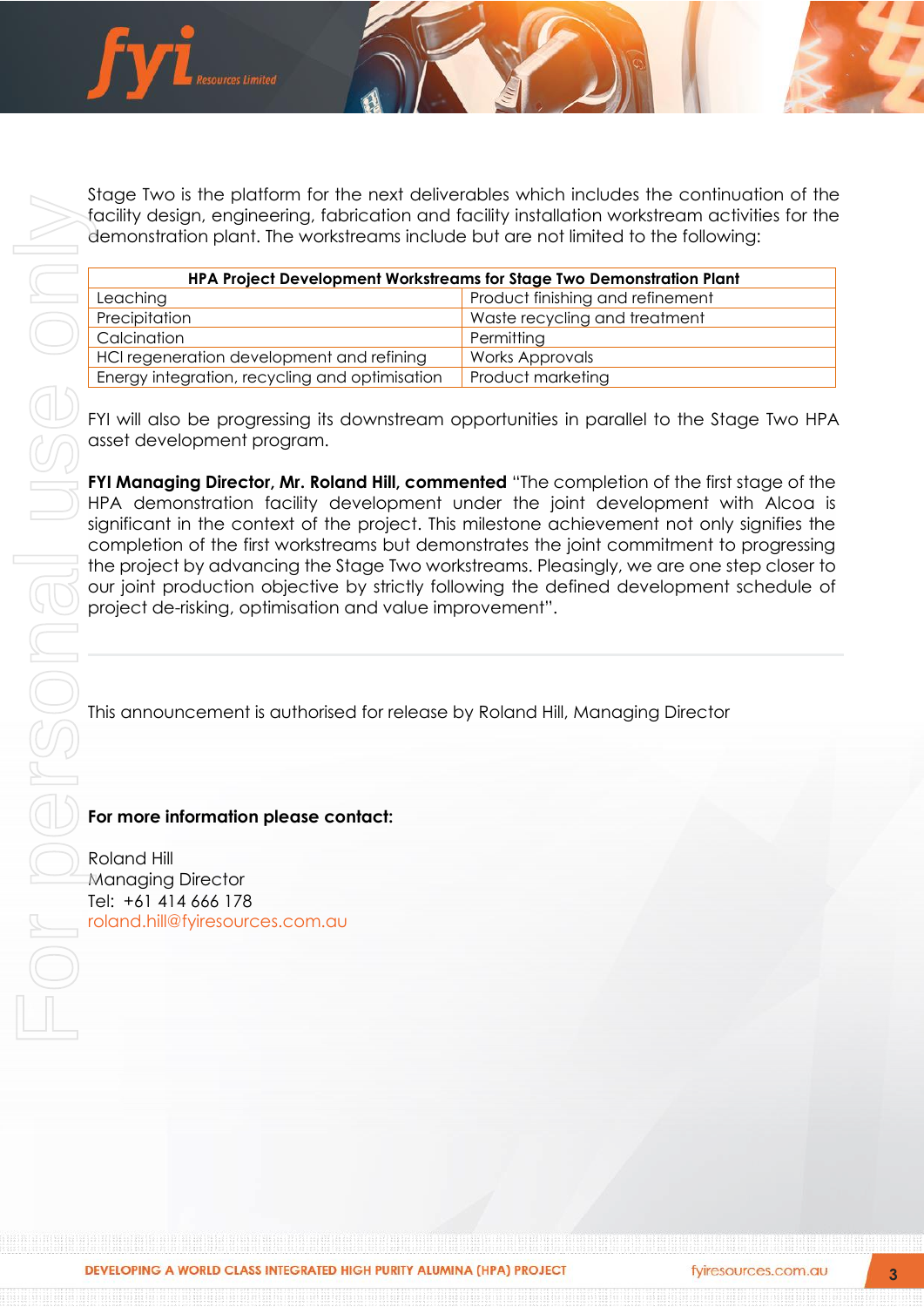

#### **About FYI Resources Limited**

FYI has developed an innovative process design for the integrated production of high quality, high purity alumina (HPA) predominantly for electric vehicles (lithium-ion batteries), sapphire glass (LED) and other broader tech applications.

FYI's is positioning itself to be a significant producer of 4N and 5N HPA in the rapidly developing hightech product markets.

FYI applies both an ESG and economic overlay of the Company and its operations to ensure long-term sustainable and shareholder value is created via the development of the Company's innovative, high quality, ultra-pure HPA project.

HPA is increasingly becoming the primary sought-after input material for certain high-tech products principally for its unique properties, characteristics and chemical properties that address those applications high specification requirements such as LED's and other sapphire glass products.

The longer-term driver for HPA, with forecasts of >17% year on year growth (GAGR)\*, is the outlook for the burgeoning electric vehicle and static energy storage markets where the primary function is in the use as a separator material between the anode and cathode in batteries to increase power, functionality and safety of the battery cells.

The foundation of the HPA strategy the Company's moderate temperature, atmospheric pressure innovative process flowsheet. The strategy's quality attributes combine resulting in world class HPA project potential.

*\* CRU HPA Industry Report 2021*

#### **About the FYI Resources and Alcoa of Australia HPA Joint Development Project**

FYI and Alcoa executed a binding term sheet for a staged joint development of a high purity alumina (HPA) joint development project in October 2021. The three-phased approach includes:

- Phase 1 development;
- Phase 2 construction and operation of a demonstration facility; and,
- Phase  $3$  construction and operation of a commercial facility.

This process defines a pathway for commercial HPA production through a future joint venture.

Extensive technology piloting has achieved results in excess of  $99.995\%$  (4N5+) Al<sub>2</sub>O<sub>3</sub> in the opening phase, with works continuing on a detailed engineering design of a proposed demonstration facility.

A demonstration facility is proposed to be constructed in phase two, in addition to undertaking detailed engineering for a full-scale HPA plant which would produce about 9,000 metric tons per annum.

Phase three involves the construction and operation of the full-scale facility, with phases two and three subject to final investment decisions.

Alcoa is set to fund approximately 97 per cent of the term sheet expected capital costs for a 65 per cent interest in the project, while FYI would retain 35 per cent under the terms of the Term Sheet Agreement. This structure utilises Alcoa's operational and execution strengths, while leveraging FYI's innovative HPA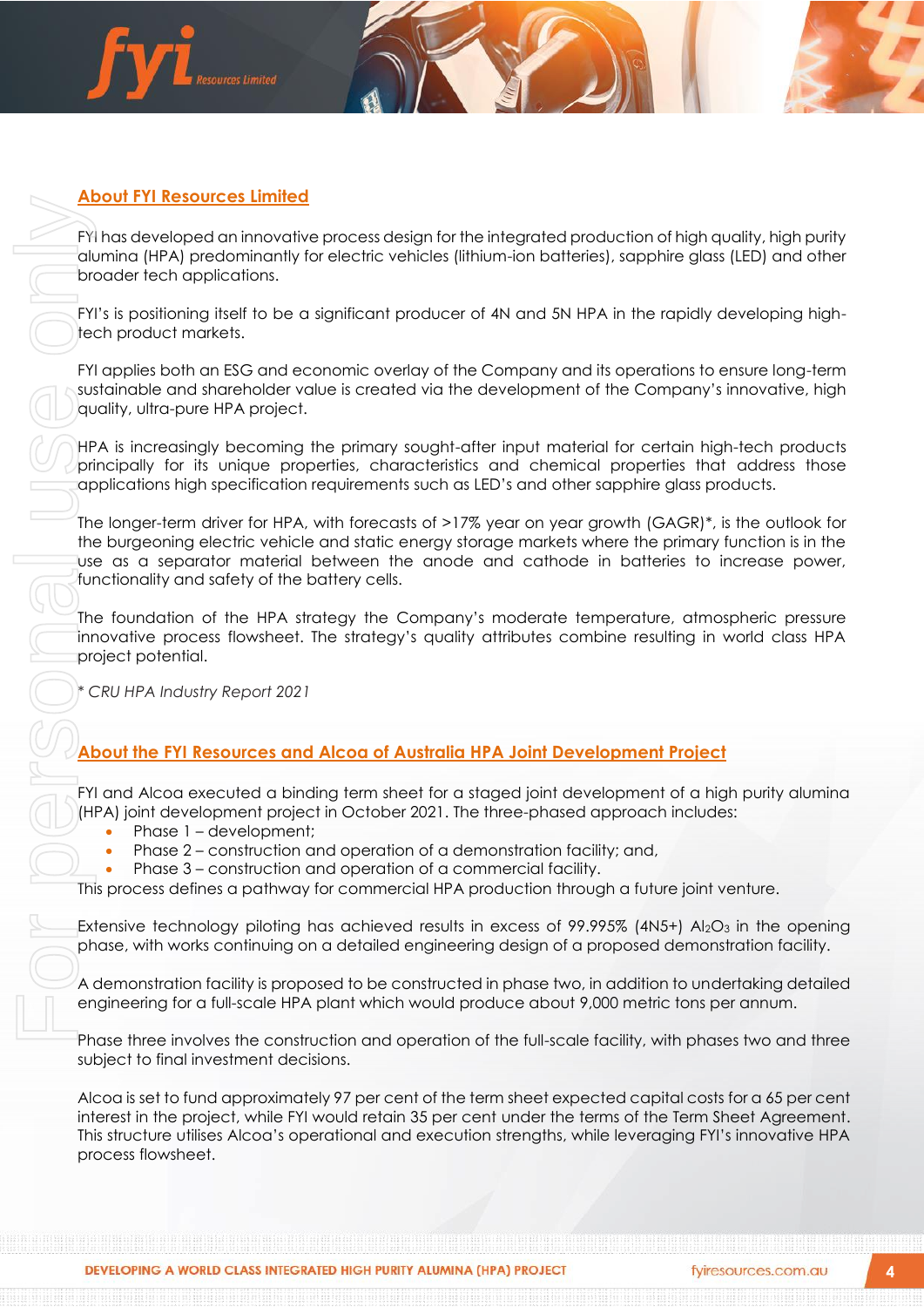#### **Cautionary Statements**

rces Limited

#### **Substance of DFS**

The DFS referred to in this announcement is a study of the potential viability of the production of high purity alumina from feedstock from the Cadoux Kaolin Project. It has been undertaken to understand the technical and economic viability of the Project.

The DFS assumes as a 25-year Project life based only on Proved and Probable Ore Reserves (100%). The DFS is based on the material assumptions set out in the announcement dated 8 April 2021 and its appended DFS summary. These include assumptions about the availability of funding. While the Company considers all of the material assumptions to be based on reasonable grounds, there is no certainty that they will prove to be correct or that the range of outcomes indicated by the feasibility studies will be achieved.

To achieve the range of outcomes indicated in DFS, funding in the order of A\$202 million will likely be required. Investors should note that there is no certainty that the Company will be able to raise the amount of funding when needed. It is also possible that such funding may only be available on terms that may be dilutive to or otherwise affect the value of the Company's existing shares.

It is also possible that the Company could pursue other "value realisation" strategies such as a sale, partial sale or joint venture of the Project. If it does, this could materially reduce the Company's proportionate ownership of the Project.

#### **General and forward-looking statements**

The contents of this announcement reflect various technical and economic conditions, assumptions and contingencies which are based on interpretations of current market conditions at the time of writing. Given the nature of the resources industry, these conditions can change significantly and without notice over relatively short periods of time. Consequently, actual results may vary from those detailed in this announcement.

Some statements in this announcement regarding estimates or future events are forward-looking statements. They include indications of, and guidance on, future earnings, cash flow, costs and financial performance. Such forward-looking statements are provided as a general guide only and should not be relied on as a guarantee of future performance. When used in this announcement, words such as, but are not limited to, "could", "planned", "estimated", "expect", "intend", "may", "potential", "should", "projected", "scheduled", "anticipates", "believes", "predict", "foresee", "proposed", "aim", "target", "opportunity", "nominal", "conceptual" and similar expressions are forward-looking statements.

Although the Company believes that the expectations reflected in these forward-looking statements are reasonable, such statements involve risks and uncertainties, and no assurance can be given that actual results will be consistent with these forward-looking statements.

The contents of this release are also subject to significant risks and uncertainties that include but are not limited those inherent in mine development and production, geological, mining, metallurgical and processing technical problems, the inability to obtain and maintain mine licences, permits and other regulatory approvals required in connection with mining and processing operations, competition for among other things, capital, acquisitions of reserves, undeveloped lands and skilled personnel, incorrect assessments of the value of projects and acquisitions, changes in commodity prices and exchange rates, currency and interest rate fluctuations and other adverse economic conditions, the potential inability to market and sell products, various events which could disrupt operations and/or the transportation of mineral products, including labour stoppages and severe weather conditions, the demand for and availability of transportation services, environmental, native title, heritage, taxation and other legal problems, the potential inability to secure adequate financing and management's potential inability to anticipate and manage the foregoing factors and risks.

All persons should consider seeking appropriate professional legal, financial and taxation advice in reviewing this announcement and all other information with respect to the Company and evaluating the business, financial performance and operations of the Company. Neither the provision of this announcement nor any information contained in this announcement or subsequently communicated to any person in connection with this announcement is, or should be taken as, constituting the giving of investment or financial advice to any person. This announcement does not take into account the individual investment objective, financial or tax situation or